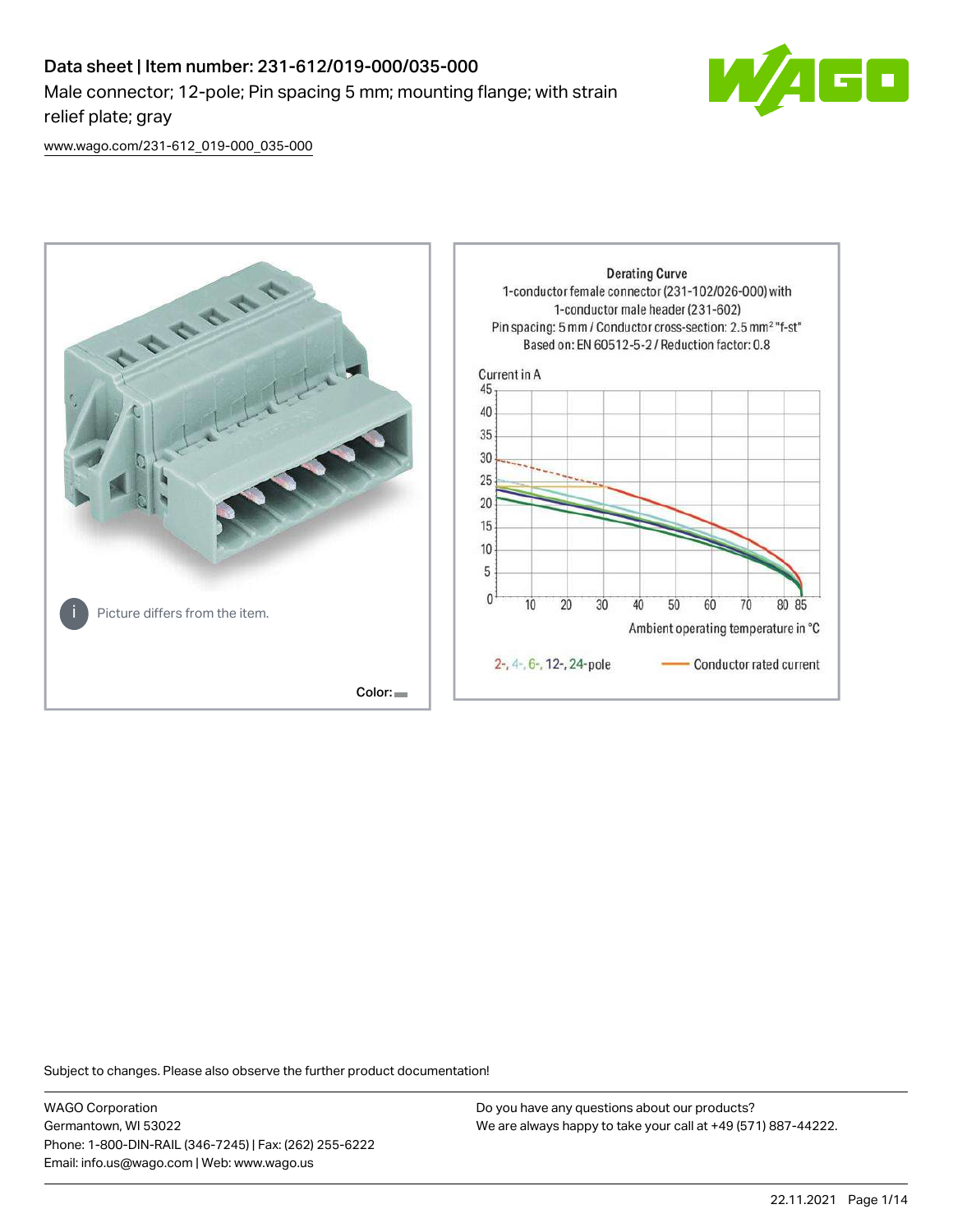



```
L = (pole no. -1) x pin spacing +8.2 mm
```
 $L_3 = L - 0.2$  mm

```
L_4 = L3 + 5.8 mm
```

```
L_{\rm g} = L3 + 11.8 mm
```
# Item description

- $\blacksquare$ Universal connection for all conductor types
- Easy cable pre-assembly and on-unit wiring via vertical and horizontal CAGE CLAMP<sup>®</sup> actuation  $\blacksquare$

Subject to changes. Please also observe the further product documentation! For wire-to-wire and board-to-wire connections

WAGO Corporation Germantown, WI 53022 Phone: 1-800-DIN-RAIL (346-7245) | Fax: (262) 255-6222 Email: info.us@wago.com | Web: www.wago.us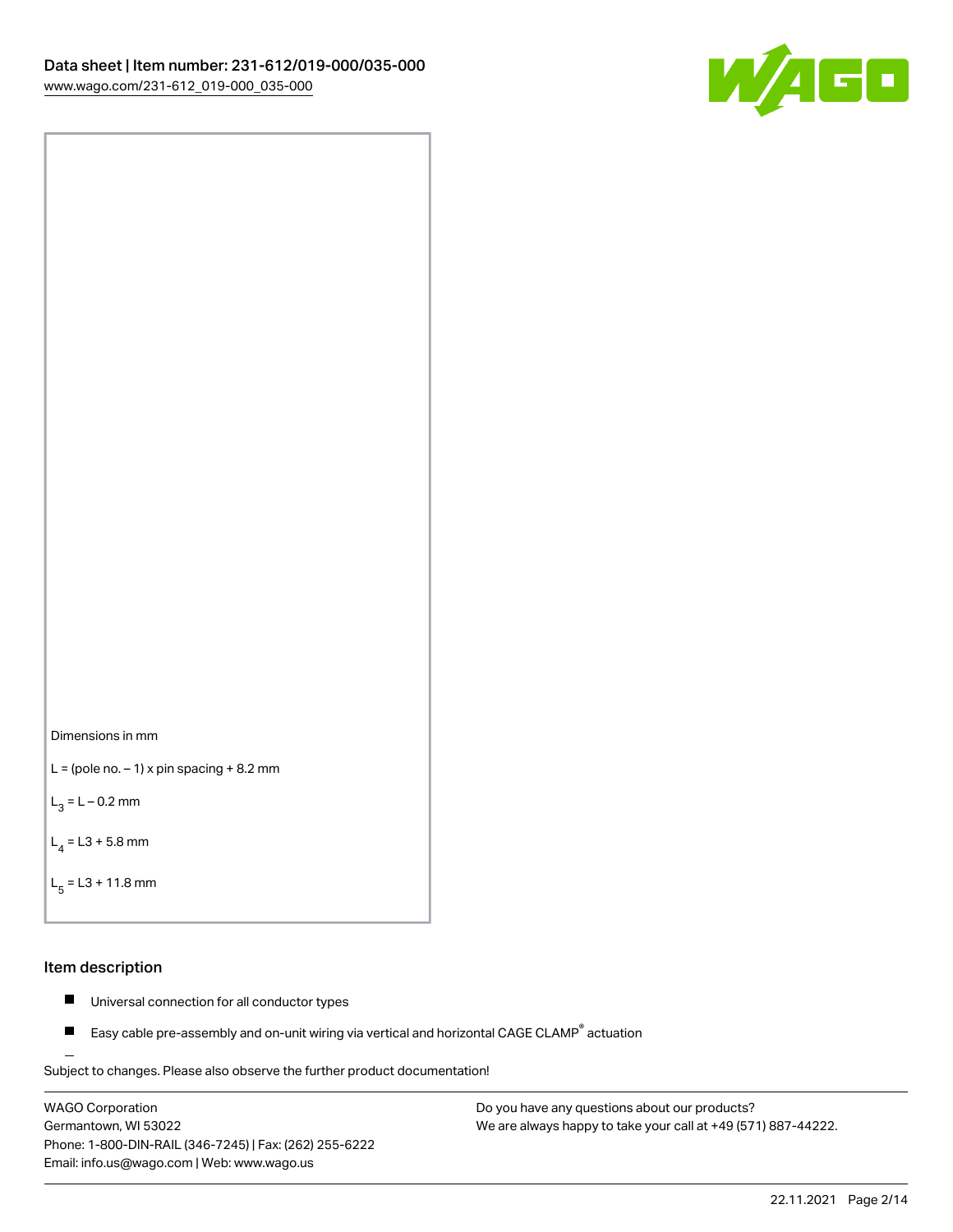

- **For wire-to-wire and board-to-wire connections**
- $\blacksquare$ Versions available with snap-in mounting feet or flanges for panel or through-panel mounting
- $\blacksquare$ With coding fingers

# Data

| Safety information 1 | The MCS-MULTI CONNECTION SYSTEM includes connectors<br>without breaking capacity in accordance with DIN EN 61984. When<br>used as intended, these connectors must not be connected<br>/disconnected when live or under load. The circuit design should<br>ensure header pins, which can be touched, are not live when<br>unmated. |
|----------------------|-----------------------------------------------------------------------------------------------------------------------------------------------------------------------------------------------------------------------------------------------------------------------------------------------------------------------------------|
| Variants:            | Other pole numbers<br>Gold-plated or partially gold-plated contact surfaces<br>Other versions (or variants) can be requested from WAGO Sales or<br>configured at https://configurator.wago.com/                                                                                                                                   |

# Electrical data

# IEC Approvals

| Ratings per                 | IEC/EN 60664-1                                                        |
|-----------------------------|-----------------------------------------------------------------------|
| Rated voltage (III / 3)     | 320 V                                                                 |
| Rated surge voltage (III/3) | 4 <sub>k</sub> V                                                      |
| Rated voltage (III/2)       | 320 V                                                                 |
| Rated surge voltage (III/2) | 4 <sub>k</sub> V                                                      |
| Nominal voltage (II/2)      | 630 V                                                                 |
| Rated surge voltage (II/2)  | 4 <sub>k</sub> V                                                      |
| Rated current               | 12A                                                                   |
| Legend (ratings)            | $(III / 2)$ $\triangle$ Overvoltage category III / Pollution degree 2 |

# UL Approvals

| Approvals per                  | UL 1059 |
|--------------------------------|---------|
| Rated voltage UL (Use Group B) | 300 V   |
| Rated current UL (Use Group B) | 15 A    |
| Rated voltage UL (Use Group D) | 300 V   |
| Rated current UL (Use Group D) | 10 A    |

| <b>WAGO Corporation</b>                                | Do you have any questions about our products?                 |
|--------------------------------------------------------|---------------------------------------------------------------|
| Germantown, WI 53022                                   | We are always happy to take your call at +49 (571) 887-44222. |
| Phone: 1-800-DIN-RAIL (346-7245)   Fax: (262) 255-6222 |                                                               |
| Email: info.us@wago.com   Web: www.wago.us             |                                                               |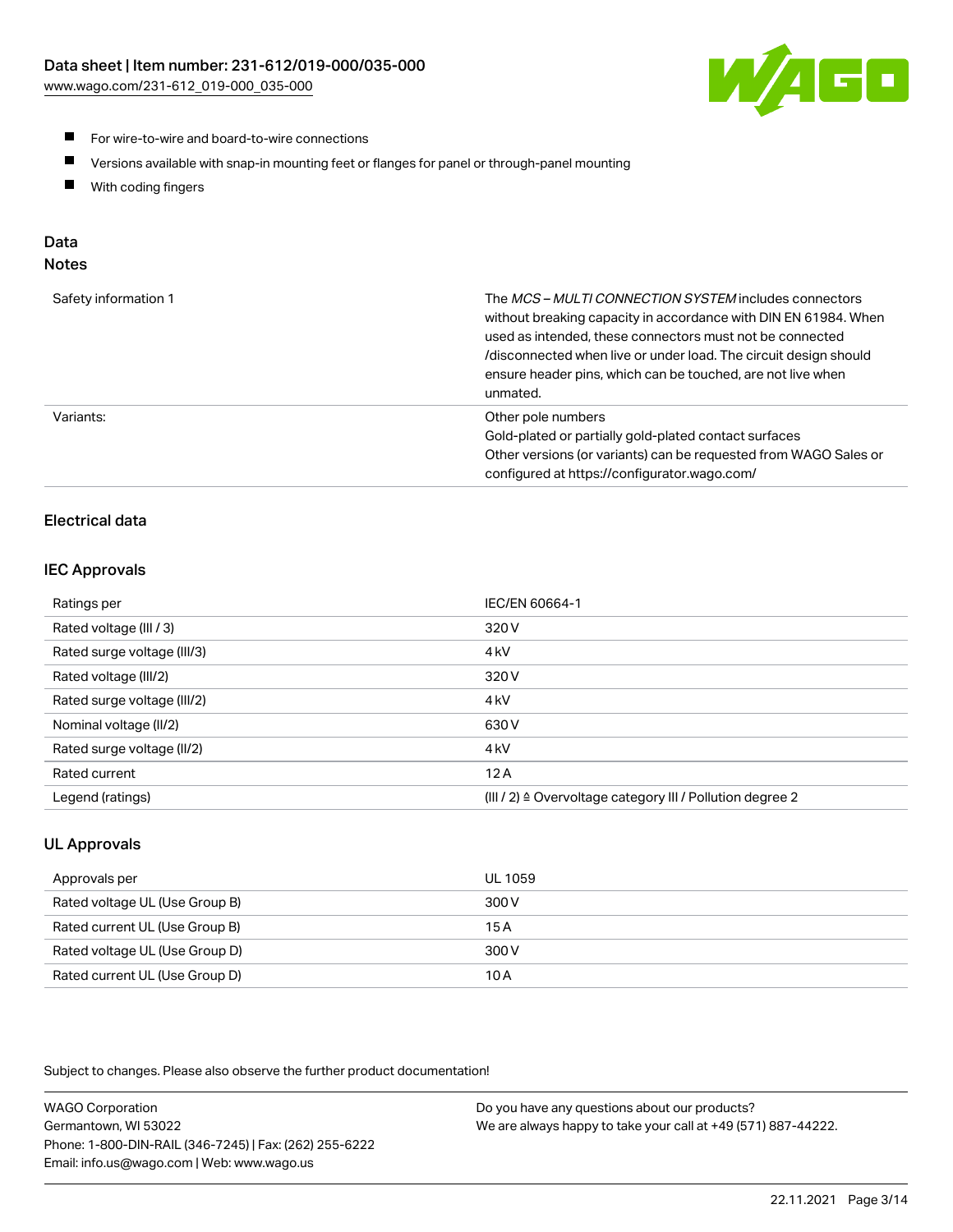

# Ratings per UL

| Rated voltage UL 1977 | 600 V           |
|-----------------------|-----------------|
| Rated current UL 1977 | 15 <sub>A</sub> |

# CSA Approvals

| Approvals per                   | CSA   |
|---------------------------------|-------|
| Rated voltage CSA (Use Group B) | 300 V |
| Rated current CSA (Use Group B) | 15 A  |
| Rated voltage CSA (Use Group D) | 300 V |
| Rated current CSA (Use Group D) | 10 A  |

# Connection data

| Total number of potentials |  |
|----------------------------|--|
| Number of connection types |  |
| Number of levels           |  |

# Connection 1

| Operating tool<br>Actuation type<br>$0.082.5$ mm <sup>2</sup> / 28  12 AWG<br>Solid conductor<br>Fine-stranded conductor<br>$0.082.5$ mm <sup>2</sup> / 28  12 AWG<br>Fine-stranded conductor; with insulated ferrule<br>$0.251.5$ mm <sup>2</sup><br>$0.252.5$ mm <sup>2</sup><br>Fine-stranded conductor; with uninsulated ferrule<br>$89$ mm $/ 0.310.35$ inch<br>Strip length<br>Number of poles<br>12<br>0°<br>Conductor entry direction to mating direction | Connection technology | CAGE CLAMP® |
|-------------------------------------------------------------------------------------------------------------------------------------------------------------------------------------------------------------------------------------------------------------------------------------------------------------------------------------------------------------------------------------------------------------------------------------------------------------------|-----------------------|-------------|
|                                                                                                                                                                                                                                                                                                                                                                                                                                                                   |                       |             |
|                                                                                                                                                                                                                                                                                                                                                                                                                                                                   |                       |             |
|                                                                                                                                                                                                                                                                                                                                                                                                                                                                   |                       |             |
|                                                                                                                                                                                                                                                                                                                                                                                                                                                                   |                       |             |
|                                                                                                                                                                                                                                                                                                                                                                                                                                                                   |                       |             |
|                                                                                                                                                                                                                                                                                                                                                                                                                                                                   |                       |             |
|                                                                                                                                                                                                                                                                                                                                                                                                                                                                   |                       |             |
|                                                                                                                                                                                                                                                                                                                                                                                                                                                                   |                       |             |

# Physical data

| Pin spacing | 5 mm / 0.197 inch    |
|-------------|----------------------|
| Width       | 74.8 mm / 2.945 inch |
| Height      | 14.3 mm / 0.563 inch |
| Depth       | 62.5 mm / 2.461 inch |

| <b>WAGO Corporation</b>                                | Do you have any questions about our products?                 |
|--------------------------------------------------------|---------------------------------------------------------------|
| Germantown, WI 53022                                   | We are always happy to take your call at +49 (571) 887-44222. |
| Phone: 1-800-DIN-RAIL (346-7245)   Fax: (262) 255-6222 |                                                               |
| Email: info.us@wago.com   Web: www.wago.us             |                                                               |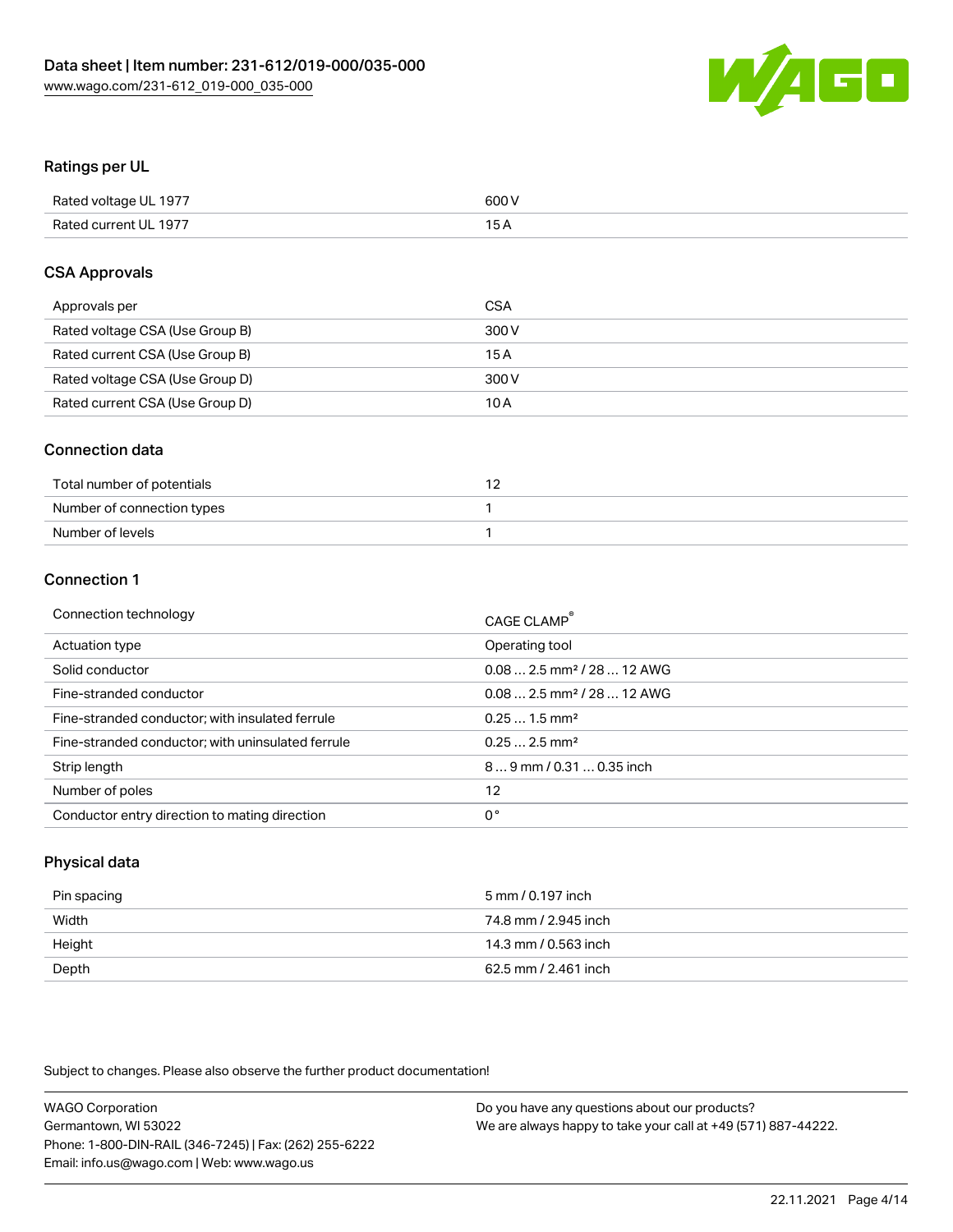

# Mechanical data

| Mounting type | Mounting flange       |
|---------------|-----------------------|
| Mounting type | Feed-through mounting |
|               | Panel mounting        |

# Plug-in connection

| Contact type (pluggable connector) | Male connector/plug |
|------------------------------------|---------------------|
| Connector (connection type)        | for conductor       |
| Mismating protection               | No.                 |
| Locking of plug-in connection      | Without             |

# Material data

| Color                       | gray                                  |
|-----------------------------|---------------------------------------|
| Material group              |                                       |
| Insulation material         | Polyamide (PA66)                      |
| Flammability class per UL94 | V0                                    |
| Clamping spring material    | Chrome nickel spring steel (CrNi)     |
| Contact material            | Electrolytic copper $(E_{\text{Cl}})$ |
| Contact plating             | tin-plated                            |
| Fire load                   | 0.418 MJ                              |
| Weight                      | 21.2g                                 |
|                             |                                       |

# Environmental requirements

| Limit temperature range | +100 $^{\circ}$ C<br>-60 |
|-------------------------|--------------------------|
|-------------------------|--------------------------|

# Commercial data

| Product Group         | 3 (Multi Conn. System) |
|-----------------------|------------------------|
| PU (SPU)              | 25 Stück               |
| Packaging type        | box                    |
| Country of origin     | DE.                    |
| <b>GTIN</b>           | 4044918258418          |
| Customs tariff number | 8536694040             |

# Approvals / Certificates

## Country specific Approvals

| <b>WAGO Corporation</b>                                | Do you have any questions about our products?                 |
|--------------------------------------------------------|---------------------------------------------------------------|
| Germantown, WI 53022                                   | We are always happy to take your call at +49 (571) 887-44222. |
| Phone: 1-800-DIN-RAIL (346-7245)   Fax: (262) 255-6222 |                                                               |
| Email: info.us@wago.com   Web: www.wago.us             |                                                               |
|                                                        |                                                               |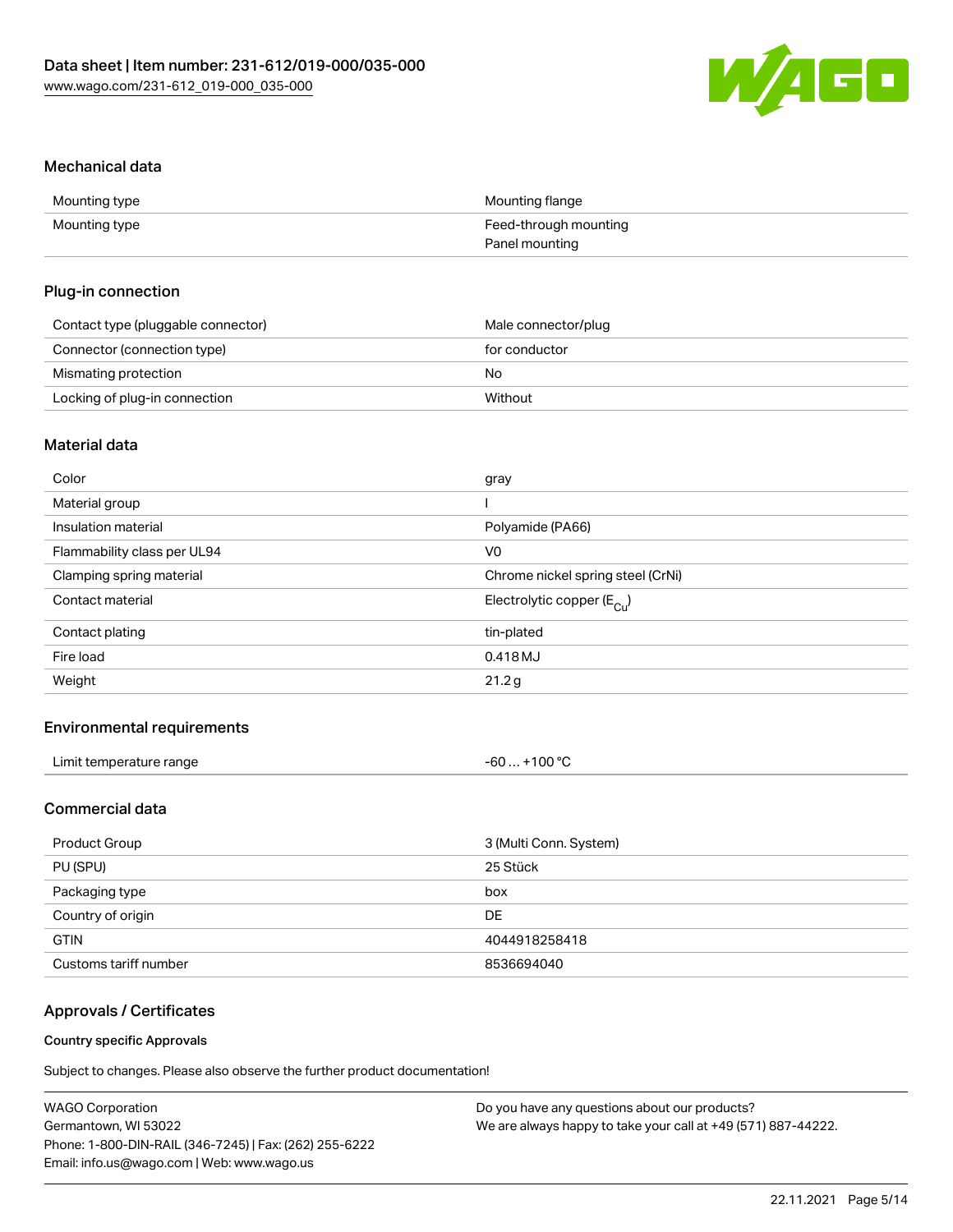

|                |                          |                                 | Certificate |
|----------------|--------------------------|---------------------------------|-------------|
| Logo           | Approval                 | <b>Additional Approval Text</b> | name        |
|                | CSA                      | C22.2                           | 1466354     |
| $\mathbb{R}^n$ | DEKRA Certification B.V. |                                 |             |

#### Ship Approvals

ЧĽ

| Logo | Approval                                                | <b>Additional Approval Text</b> | Certificate<br>name                |
|------|---------------------------------------------------------|---------------------------------|------------------------------------|
| ABS. | <b>ABS</b><br>American Bureau of Shipping               |                                 | $19 -$<br>HG1869876-<br><b>PDA</b> |
|      | <b>DNV GL</b><br>Det Norske Veritas, Germanischer Lloyd |                                 | TAE000016Z                         |

#### UL-Approvals

|      |                                |                          | Certificate |
|------|--------------------------------|--------------------------|-------------|
| Logo | Approval                       | Additional Approval Text | name        |
|      | UL                             | <b>UL 1977</b>           | E45171      |
| J    | Underwriters Laboratories Inc. |                          |             |

# **Counterpart**

|          | Item no.231-112/026-000<br>Female plug; 12-pole; 12 AWG max; pin spacing 5 mm; 1 conductor per pole; gray | www.wago.com/231-112/026-000 |
|----------|-----------------------------------------------------------------------------------------------------------|------------------------------|
| 感        | Item no.232-142<br>THT female header; straight; Pin spacing 5 mm; 12-pole; 0.6 x 1.0 mm solder pin; gray  | www.wago.com/232-142         |
| $-10000$ | Item no.232-242<br>THT female header; angled; Pin spacing 5 mm; 12-pole; 0.6 x 1.0 mm solder pin; gray    | www.wago.com/232-242         |

# Optional accessories

Marking accessories

 Marking strip Item no.: 210-331/500-103 Marking strips; as a DIN A4 sheet; MARKED; 1-12 (300x); Height of marker strip: 2.3 mm/0.091 in; Strip length 182 mm; Horizontal marking; Self-adhesive; white [www.wago.com/210-331](http://www.wago.com/210-331/500-103) [/500-103](http://www.wago.com/210-331/500-103)

Subject to changes. Please also observe the further product documentation!

WAGO Corporation Germantown, WI 53022 Phone: 1-800-DIN-RAIL (346-7245) | Fax: (262) 255-6222 Email: info.us@wago.com | Web: www.wago.us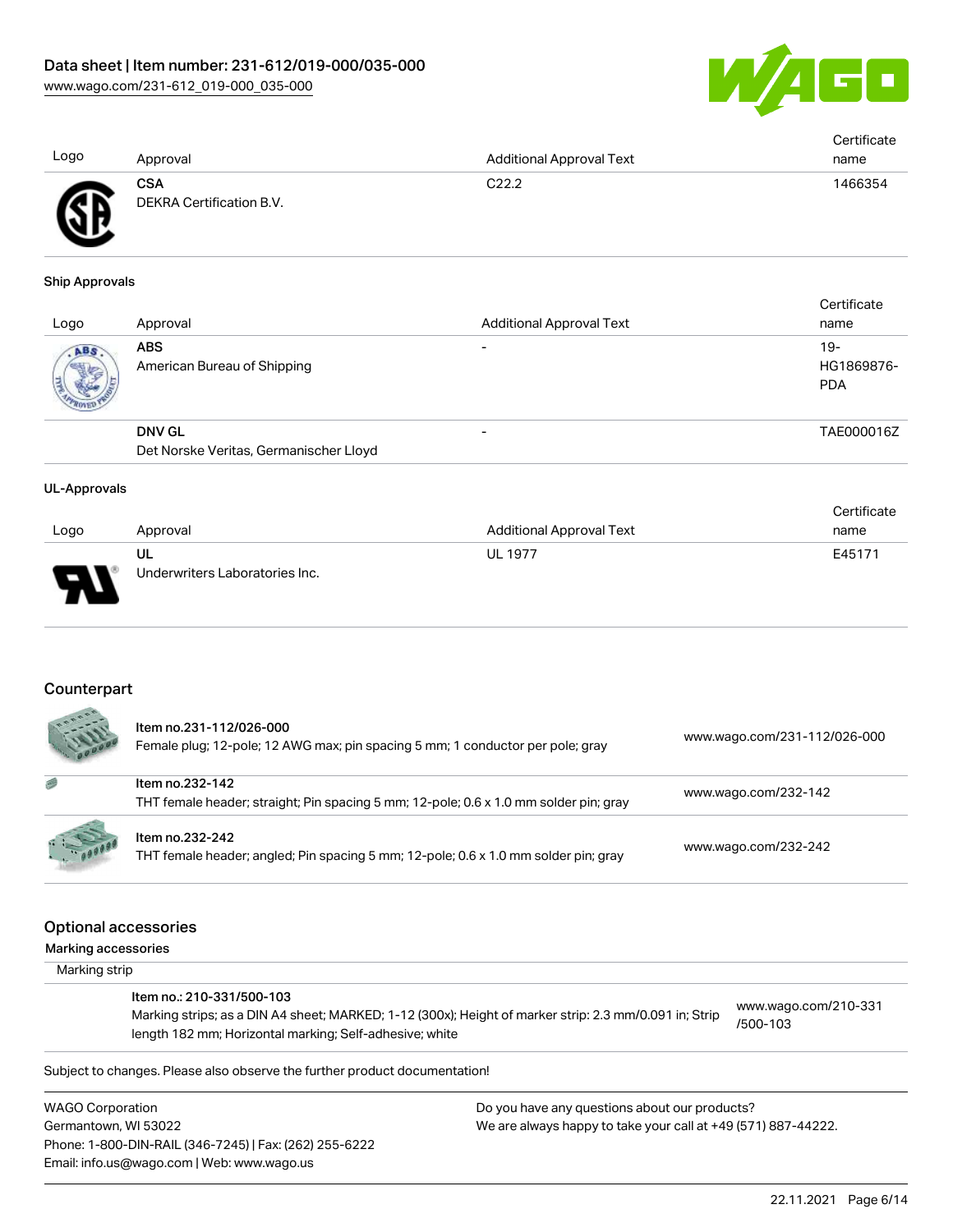Phone: 1-800-DIN-RAIL (346-7245) | Fax: (262) 255-6222

Email: info.us@wago.com | Web: www.wago.us

[www.wago.com/231-612\\_019-000\\_035-000](http://www.wago.com/231-612_019-000_035-000)



|                         | Item no.: 210-331/500-104<br>Marking strips; as a DIN A4 sheet; MARKED; 13-24 (300x); Height of marker strip: 2.3 mm/0.091 in; Strip<br>length 182 mm; Horizontal marking; Self-adhesive; white |                                                               | www.wago.com/210-331<br>/500-104 |
|-------------------------|-------------------------------------------------------------------------------------------------------------------------------------------------------------------------------------------------|---------------------------------------------------------------|----------------------------------|
|                         | Item no.: 210-332/500-202<br>Marking strips; as a DIN A4 sheet; MARKED; 1-16 (160x); Height of marker strip: 3 mm; Strip length 182<br>mm; Horizontal marking; Self-adhesive; white             |                                                               | www.wago.com/210-332<br>/500-202 |
|                         | Item no.: 210-332/500-206<br>Marking strips; as a DIN A4 sheet; MARKED; 33-48 (160x); Height of marker strip: 3 mm; Strip length<br>182 mm; Horizontal marking; Self-adhesive; white            |                                                               | www.wago.com/210-332<br>/500-206 |
|                         | Item no.: 210-332/500-205<br>Marking strips; as a DIN A4 sheet; MARKED; 1-32 (80x); Height of marker strip: 3 mm; Strip length 182<br>mm; Horizontal marking; Self-adhesive; white              |                                                               | www.wago.com/210-332<br>/500-205 |
|                         | Item no.: 210-332/500-204<br>Marking strips; as a DIN A4 sheet; MARKED; 17-32 (160x); Height of marker strip: 3 mm; Strip length<br>182 mm; Horizontal marking; Self-adhesive; white            |                                                               | www.wago.com/210-332<br>/500-204 |
| Mounting                |                                                                                                                                                                                                 |                                                               |                                  |
| Mounting accessories    |                                                                                                                                                                                                 |                                                               |                                  |
|                         | Item no.: 209-147<br>Self-tapping screw                                                                                                                                                         |                                                               | www.wago.com/209-147             |
|                         | Item no.: 231-194<br>Self-tapping screw; B 2.2x13, fixing hole 1.8 mm Ø                                                                                                                         |                                                               | www.wago.com/231-194             |
|                         | Item no.: 231-195<br>Screw with nut; M2x12; for fixing element                                                                                                                                  |                                                               | www.wago.com/231-195             |
|                         | Item no.: 231-295<br>Screw with nut                                                                                                                                                             |                                                               | www.wago.com/231-295             |
| Cover                   |                                                                                                                                                                                                 |                                                               |                                  |
| Cover                   |                                                                                                                                                                                                 |                                                               |                                  |
|                         | Item no.: 231-668<br>Lockout caps; for covering unused clamping units; gray                                                                                                                     |                                                               | www.wago.com/231-668             |
| Jumpers                 |                                                                                                                                                                                                 |                                                               |                                  |
| Jumper                  |                                                                                                                                                                                                 |                                                               |                                  |
|                         | Item no.: 231-905<br>Jumper; for conductor entry; 5-way; insulated; gray                                                                                                                        |                                                               | www.wago.com/231-905             |
|                         | Item no.: 231-903<br>Jumper; for conductor entry; 3-way; insulated; gray                                                                                                                        |                                                               | www.wago.com/231-903             |
|                         | Item no.: 231-907<br>Jumper; for conductor entry; 7-way; insulated; gray                                                                                                                        |                                                               | www.wago.com/231-907             |
|                         | Item no.: 231-910<br>Jumper; for conductor entry; 10-way; insulated; gray                                                                                                                       |                                                               | www.wago.com/231-910             |
|                         | Subject to changes. Please also observe the further product documentation!                                                                                                                      |                                                               |                                  |
| <b>WAGO Corporation</b> |                                                                                                                                                                                                 | Do you have any questions about our products?                 |                                  |
| Germantown, WI 53022    |                                                                                                                                                                                                 | We are always happy to take your call at +49 (571) 887-44222. |                                  |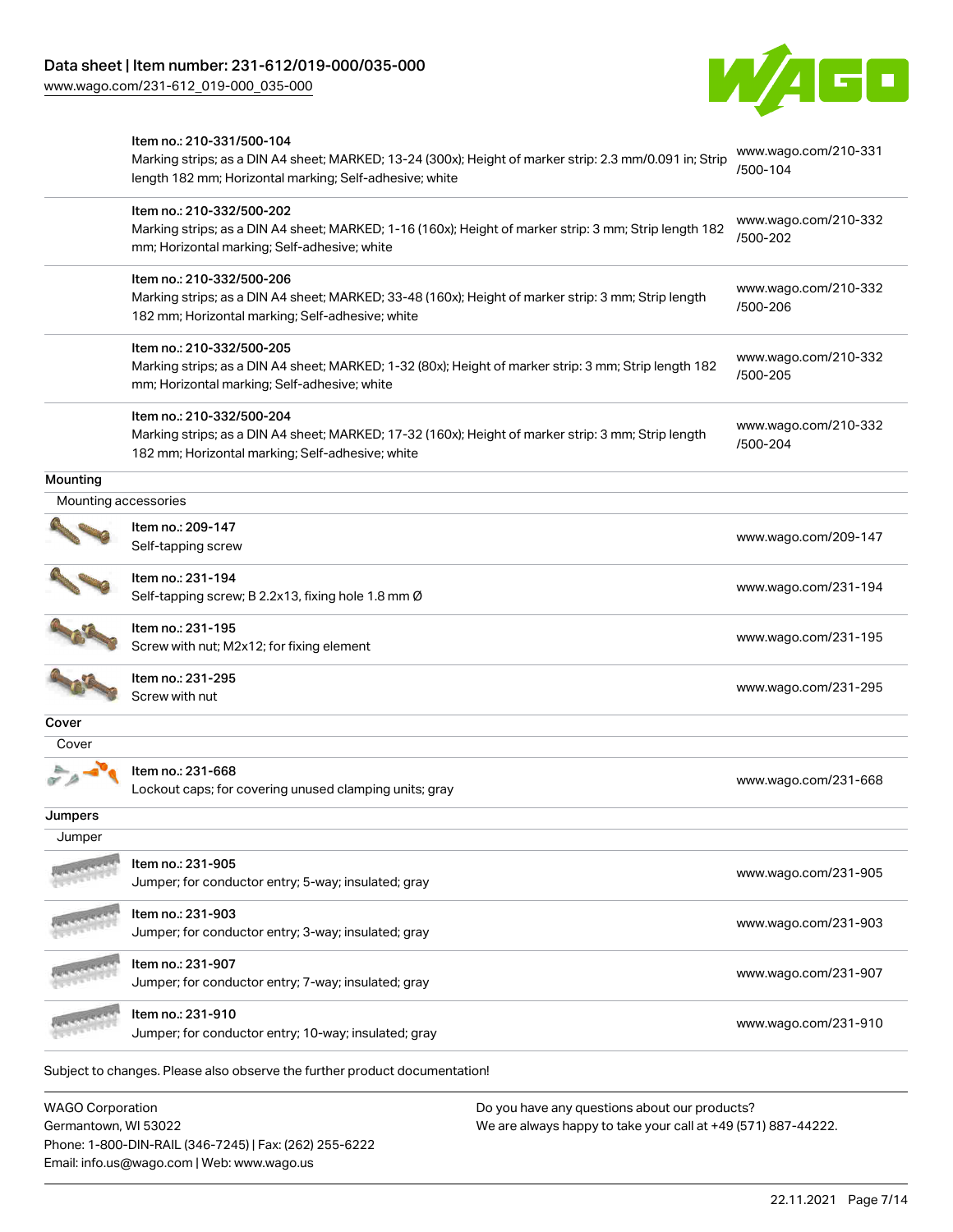



Item no.: 231-902

Phone: 1-800-DIN-RAIL (346-7245) | Fax: (262) 255-6222

Email: info.us@wago.com | Web: www.wago.us

Jumper; for conductor entry; 2-way; insulated; gray [www.wago.com/231-902](http://www.wago.com/231-902)

| Strain relief                                   |                                                                                                                  |                                                                                                                |
|-------------------------------------------------|------------------------------------------------------------------------------------------------------------------|----------------------------------------------------------------------------------------------------------------|
| Strain relief housing                           |                                                                                                                  |                                                                                                                |
|                                                 | ltem no.: 232-612<br>Strain relief housing; gray                                                                 | www.wago.com/232-612                                                                                           |
| Tools                                           |                                                                                                                  |                                                                                                                |
| Operating tool                                  |                                                                                                                  |                                                                                                                |
|                                                 | Item no.: 209-130<br>Operating tool; suitable for 264, 280 and 281 Series; 1-way; of insulating material; white  | www.wago.com/209-130                                                                                           |
|                                                 | Item no.: 209-132<br>Operating tool; for connecting comb-style jumper bar; 2-way; of insulating material         | www.wago.com/209-132                                                                                           |
|                                                 | Item no.: 231-159<br>Operating tool; natural                                                                     | www.wago.com/231-159                                                                                           |
|                                                 | Item no.: 210-250<br>Operating tool; for MCS MINI & MIDI with CAGE CLAMP® connection; red                        | www.wago.com/210-250                                                                                           |
|                                                 | Item no.: 231-231<br>Combination operating tool; red                                                             | www.wago.com/231-231                                                                                           |
|                                                 | Item no.: 210-657<br>Operating tool; Blade: 3.5 x 0.5 mm; with a partially insulated shaft; short; multicoloured | www.wago.com/210-657                                                                                           |
|                                                 | Item no.: 210-720<br>Operating tool; Blade: 3.5 x 0.5 mm; with a partially insulated shaft; multicoloured        | www.wago.com/210-720                                                                                           |
|                                                 | Item no.: 231-131<br>Operating tool; made of insulating material; 1-way; loose; white                            | www.wago.com/231-131                                                                                           |
|                                                 | Item no.: 231-291<br>Operating tool; made of insulating material; 1-way; loose; red                              | www.wago.com/231-291                                                                                           |
|                                                 | Item no.: 280-432<br>Operating tool; made of insulating material; 2-way; white                                   | www.wago.com/280-432                                                                                           |
|                                                 | Item no.: 280-434<br>Operating tool; made of insulating material; 4-way                                          | www.wago.com/280-434                                                                                           |
|                                                 | Item no.: 280-437<br>Operating tool; made of insulating material; 7-way                                          | www.wago.com/280-437                                                                                           |
|                                                 | Item no.: 280-440<br>Operating tool; made of insulating material; 10-way                                         | www.wago.com/280-440                                                                                           |
|                                                 | Subject to changes. Please also observe the further product documentation!                                       |                                                                                                                |
| <b>WAGO Corporation</b><br>Germantown, WI 53022 |                                                                                                                  | Do you have any questions about our products?<br>We are always happy to take your call at +49 (571) 887-44222. |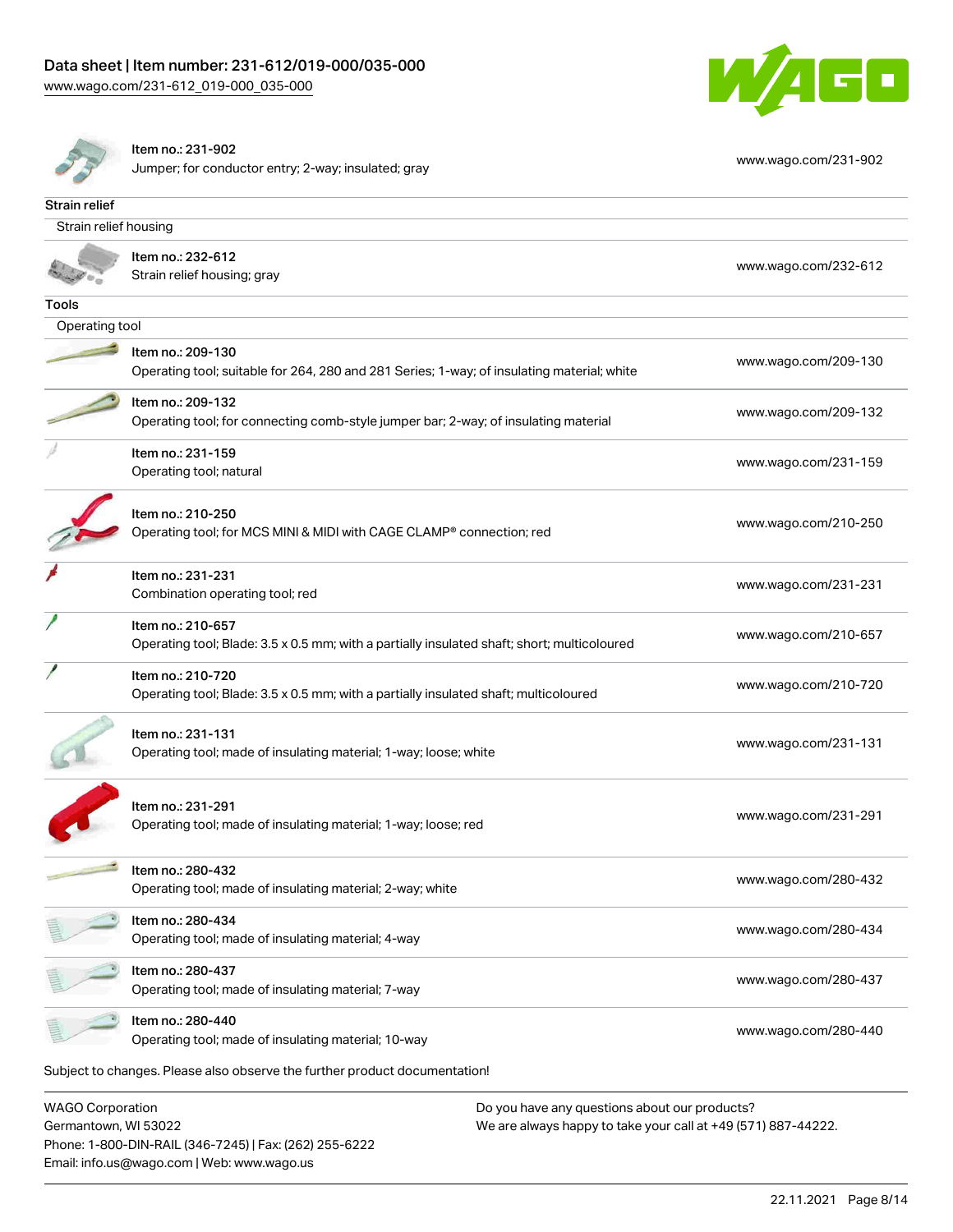# Data sheet | Item number: 231-612/019-000/035-000

[www.wago.com/231-612\\_019-000\\_035-000](http://www.wago.com/231-612_019-000_035-000)



|                         | Item no.: 280-435<br>Operating tool; made of insulating material; 5-way; gray                                                                                                      | www.wago.com/280-435 |
|-------------------------|------------------------------------------------------------------------------------------------------------------------------------------------------------------------------------|----------------------|
|                         | Item no.: 280-436<br>Operating tool; made of insulating material; 6-way                                                                                                            | www.wago.com/280-436 |
|                         | Item no.: 280-438<br>Operating tool; made of insulating material; 8-way                                                                                                            | www.wago.com/280-438 |
|                         | Item no.: 280-433<br>Operating tool; made of insulating material; 3-way                                                                                                            | www.wago.com/280-433 |
| Coding                  |                                                                                                                                                                                    |                      |
| Coding                  |                                                                                                                                                                                    |                      |
|                         | Item no.: 231-129<br>Coding key; snap-on type; light gray                                                                                                                          | www.wago.com/231-129 |
| <b>Ferrules</b>         |                                                                                                                                                                                    |                      |
| Ferrule                 |                                                                                                                                                                                    |                      |
|                         | Item no.: 216-101<br>Ferrule; Sleeve for 0.5 mm <sup>2</sup> / AWG 22; uninsulated; electro-tin plated; silver-colored                                                             | www.wago.com/216-101 |
|                         | Item no.: 216-104<br>Ferrule; Sleeve for 1.5 mm <sup>2</sup> / AWG 16; uninsulated; electro-tin plated; silver-colored                                                             | www.wago.com/216-104 |
|                         | Item no.: 216-106<br>Ferrule; Sleeve for 2.5 mm <sup>2</sup> / AWG 14; uninsulated; electro-tin plated; silver-colored                                                             | www.wago.com/216-106 |
|                         | Item no.: 216-102<br>Ferrule; Sleeve for 0.75 mm <sup>2</sup> / AWG 20; uninsulated; electro-tin plated; silver-colored                                                            | www.wago.com/216-102 |
|                         | Item no.: 216-103<br>Ferrule; Sleeve for 1 mm <sup>2</sup> / AWG 18; uninsulated; electro-tin plated                                                                               | www.wago.com/216-103 |
|                         | Item no.: 216-123<br>Ferrule; Sleeve for 1 mm <sup>2</sup> / AWG 18; uninsulated; electro-tin plated; silver-colored                                                               | www.wago.com/216-123 |
|                         | Item no.: 216-122<br>Ferrule; Sleeve for 0.75 mm <sup>2</sup> / AWG 20; uninsulated; electro-tin plated; silver-colored                                                            | www.wago.com/216-122 |
|                         | Item no.: 216-124<br>Ferrule; Sleeve for 1.5 mm <sup>2</sup> / AWG 16; uninsulated; electro-tin plated                                                                             | www.wago.com/216-124 |
|                         | Item no.: 216-142<br>Ferrule; Sleeve for 0.75 mm <sup>2</sup> / 18 AWG; uninsulated; electro-tin plated; electrolytic copper; gastight<br>crimped; acc. to DIN 46228, Part 1/08.92 | www.wago.com/216-142 |
|                         | Item no.: 216-132<br>Ferrule; Sleeve for 0.34 mm <sup>2</sup> / AWG 24; uninsulated; electro-tin plated                                                                            | www.wago.com/216-132 |
|                         | Item no.: 216-121<br>Ferrule; Sleeve for 0.5 mm <sup>2</sup> / AWG 22; uninsulated; electro-tin plated; silver-colored                                                             | www.wago.com/216-121 |
|                         | Subject to changes. Please also observe the further product documentation!                                                                                                         |                      |
| <b>WAGO Corporation</b> | Do you have any questions about our products?                                                                                                                                      |                      |

Germantown, WI 53022 Phone: 1-800-DIN-RAIL (346-7245) | Fax: (262) 255-6222 Email: info.us@wago.com | Web: www.wago.us

We are always happy to take your call at +49 (571) 887-44222.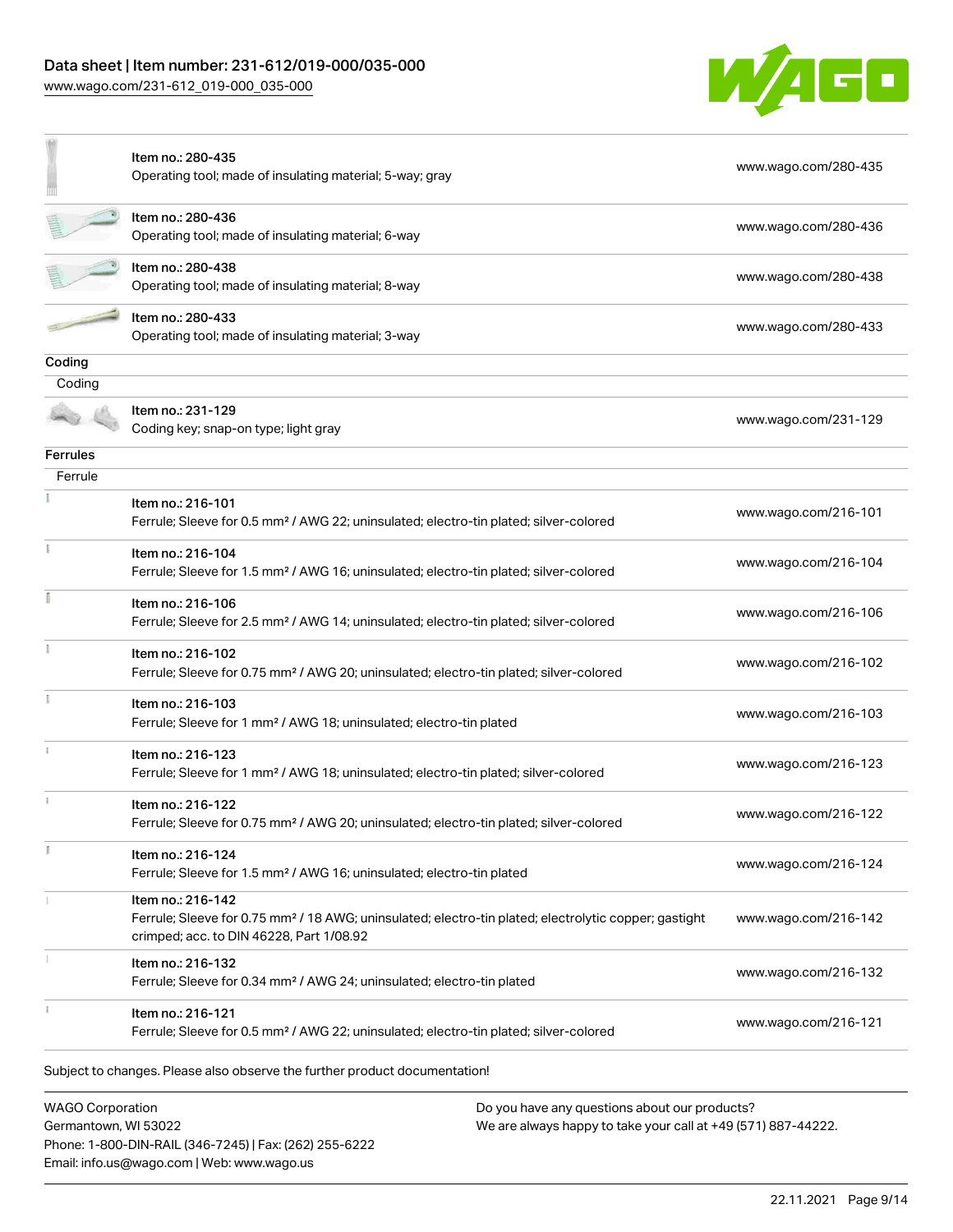# Data sheet | Item number: 231-612/019-000/035-000

[www.wago.com/231-612\\_019-000\\_035-000](http://www.wago.com/231-612_019-000_035-000)



|   | Item no.: 216-143<br>Ferrule; Sleeve for 1 mm <sup>2</sup> / AWG 18; uninsulated; electro-tin plated; electrolytic copper; gastight<br>crimped; acc. to DIN 46228, Part 1/08.92                         | www.wago.com/216-143 |
|---|---------------------------------------------------------------------------------------------------------------------------------------------------------------------------------------------------------|----------------------|
|   | Item no.: 216-131<br>Ferrule; Sleeve for 0.25 mm <sup>2</sup> / AWG 24; uninsulated; electro-tin plated; silver-colored                                                                                 | www.wago.com/216-131 |
|   | Item no.: 216-141<br>Ferrule; Sleeve for 0.5 mm <sup>2</sup> / 20 AWG; uninsulated; electro-tin plated; electrolytic copper; gastight<br>crimped; acc. to DIN 46228, Part 1/08.92                       | www.wago.com/216-141 |
|   | Item no.: 216-152<br>Ferrule; Sleeve for 0.34 mm <sup>2</sup> / AWG 24; uninsulated; electro-tin plated                                                                                                 | www.wago.com/216-152 |
|   | Item no.: 216-203<br>Ferrule; Sleeve for 1 mm <sup>2</sup> / AWG 18; insulated; electro-tin plated; red                                                                                                 | www.wago.com/216-203 |
|   | Item no.: 216-202<br>Ferrule; Sleeve for 0.75 mm <sup>2</sup> / 18 AWG; insulated; electro-tin plated; gray                                                                                             | www.wago.com/216-202 |
|   | Item no.: 216-151<br>Ferrule; Sleeve for 0.25 mm <sup>2</sup> / AWG 24; uninsulated; electro-tin plated                                                                                                 | www.wago.com/216-151 |
| ٨ | Item no.: 216-204<br>Ferrule; Sleeve for 1.5 mm <sup>2</sup> / AWG 16; insulated; electro-tin plated; black                                                                                             | www.wago.com/216-204 |
|   | Item no.: 216-144<br>Ferrule; Sleeve for 1.5 mm <sup>2</sup> / AWG 16; uninsulated; electro-tin plated; electrolytic copper; gastight<br>crimped; acc. to DIN 46228, Part 1/08.92; silver-colored       | www.wago.com/216-144 |
|   | Item no.: 216-201<br>Ferrule; Sleeve for 0.5 mm <sup>2</sup> / 20 AWG; insulated; electro-tin plated; white                                                                                             | www.wago.com/216-201 |
|   | Item no.: 216-223<br>Ferrule; Sleeve for 1 mm <sup>2</sup> / AWG 18; insulated; electro-tin plated; red                                                                                                 | www.wago.com/216-223 |
|   | Item no.: 216-241<br>Ferrule; Sleeve for 0.5 mm <sup>2</sup> / 20 AWG; insulated; electro-tin plated; electrolytic copper; gastight<br>crimped; acc. to DIN 46228, Part 4/09.90; white                  | www.wago.com/216-241 |
|   | Item no.: 216-242<br>Ferrule; Sleeve for 0.75 mm <sup>2</sup> / 18 AWG; insulated; electro-tin plated; electrolytic copper; gastight<br>crimped; acc. to DIN 46228, Part 4/09.90; gray                  | www.wago.com/216-242 |
|   | Item no.: 216-222<br>Ferrule; Sleeve for 0.75 mm <sup>2</sup> / 18 AWG; insulated; electro-tin plated; gray                                                                                             | www.wago.com/216-222 |
|   | Item no.: 216-221<br>Ferrule; Sleeve for 0.5 mm <sup>2</sup> / 20 AWG; insulated; electro-tin plated; white                                                                                             | www.wago.com/216-221 |
| 1 | Item no.: 216-224<br>Ferrule; Sleeve for 1.5 mm <sup>2</sup> / AWG 16; insulated; electro-tin plated; black                                                                                             | www.wago.com/216-224 |
|   | Item no.: 216-243<br>Ferrule; Sleeve for 1 mm <sup>2</sup> / AWG 18; insulated; electro-tin plated; electrolytic copper; gastight crimped; www.wago.com/216-243<br>acc. to DIN 46228, Part 4/09.90; red |                      |

WAGO Corporation Germantown, WI 53022 Phone: 1-800-DIN-RAIL (346-7245) | Fax: (262) 255-6222 Email: info.us@wago.com | Web: www.wago.us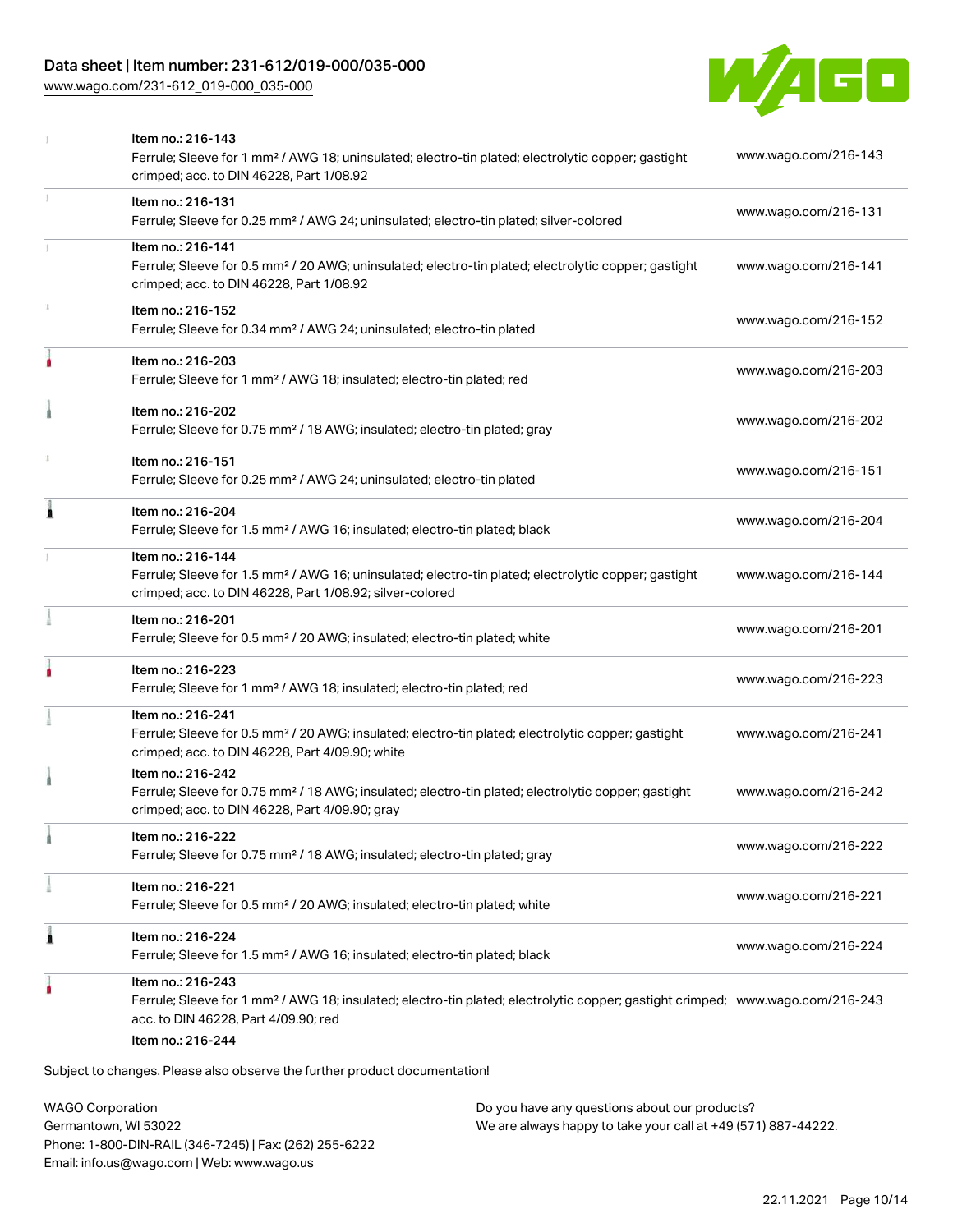# Data sheet | Item number: 231-612/019-000/035-000

[www.wago.com/231-612\\_019-000\\_035-000](http://www.wago.com/231-612_019-000_035-000)



| 1                             | Ferrule; Sleeve for 1.5 mm <sup>2</sup> / AWG 16; insulated; electro-tin plated; electrolytic copper; gastight<br>crimped; acc. to DIN 46228, Part 4/09.90; black                      |                      | www.wago.com/216-244                                                                                                                       |                      |  |  |
|-------------------------------|----------------------------------------------------------------------------------------------------------------------------------------------------------------------------------------|----------------------|--------------------------------------------------------------------------------------------------------------------------------------------|----------------------|--|--|
|                               | Item no.: 216-263<br>acc. to DIN 46228, Part 4/09.90; red                                                                                                                              |                      | Ferrule; Sleeve for 1 mm <sup>2</sup> / AWG 18; insulated; electro-tin plated; electrolytic copper; gastight crimped; www.wago.com/216-263 |                      |  |  |
| 1                             | Item no.: 216-264<br>Ferrule; Sleeve for 1.5 mm <sup>2</sup> / AWG 16; insulated; electro-tin plated; electrolytic copper; gastight<br>crimped; acc. to DIN 46228, Part 4/09.90; black |                      |                                                                                                                                            | www.wago.com/216-264 |  |  |
| 1                             | Item no.: 216-284<br>Ferrule; Sleeve for 1.5 mm <sup>2</sup> / AWG 16; insulated; electro-tin plated; electrolytic copper; gastight<br>crimped; acc. to DIN 46228, Part 4/09.90; black |                      | www.wago.com/216-284                                                                                                                       |                      |  |  |
|                               | Item no.: 216-262<br>Ferrule; Sleeve for 0.75 mm <sup>2</sup> / 18 AWG; insulated; electro-tin plated; electrolytic copper; gastight<br>crimped; acc. to DIN 46228, Part 4/09.90; gray |                      |                                                                                                                                            | www.wago.com/216-262 |  |  |
|                               | Item no.: 216-301<br>Ferrule; Sleeve for 0.25 mm <sup>2</sup> / AWG 24; insulated; electro-tin plated; yellow                                                                          |                      | www.wago.com/216-301                                                                                                                       |                      |  |  |
|                               | Item no.: 216-321<br>Ferrule; Sleeve for 0.25 mm <sup>2</sup> / AWG 24; insulated; electro-tin plated; yellow                                                                          |                      | www.wago.com/216-321                                                                                                                       |                      |  |  |
|                               | Item no.: 216-322<br>Ferrule; Sleeve for 0.34 mm <sup>2</sup> / 22 AWG; insulated; electro-tin plated; green                                                                           |                      | www.wago.com/216-322                                                                                                                       |                      |  |  |
|                               | Item no.: 216-302<br>Ferrule; Sleeve for 0.34 mm <sup>2</sup> / 22 AWG; insulated; electro-tin plated; light turquoise                                                                 |                      | www.wago.com/216-302                                                                                                                       |                      |  |  |
| Insulations stops             |                                                                                                                                                                                        |                      |                                                                                                                                            |                      |  |  |
| Insulation stop               |                                                                                                                                                                                        |                      |                                                                                                                                            |                      |  |  |
|                               | Item no.: 231-672<br>Insulation stop; 0.75 - 1 mm <sup>2</sup> ; dark gray                                                                                                             | www.wago.com/231-672 |                                                                                                                                            |                      |  |  |
|                               | Item no.: 231-670<br>Insulation stop; 0.08-0.2 mm <sup>2</sup> / 0.2 mm <sup>2</sup> "s"; white                                                                                        |                      | www.wago.com/231-670                                                                                                                       |                      |  |  |
| 工业局<br>FEEL                   | Item no.: 231-671<br>Insulation stop; 0.25 - 0.5 mm <sup>2</sup> ; light gray                                                                                                          |                      | www.wago.com/231-671                                                                                                                       |                      |  |  |
| <b>Downloads</b>              |                                                                                                                                                                                        |                      |                                                                                                                                            |                      |  |  |
| Documentation                 |                                                                                                                                                                                        |                      |                                                                                                                                            |                      |  |  |
| <b>Additional Information</b> |                                                                                                                                                                                        |                      |                                                                                                                                            |                      |  |  |
| Technical explanations        |                                                                                                                                                                                        | 2019 Apr 3           | pdf<br>2.0 MB                                                                                                                              | Download             |  |  |

| <b>WAGO Corporation</b>                                | Do you have any questions about our products?                 |
|--------------------------------------------------------|---------------------------------------------------------------|
| Germantown, WI 53022                                   | We are always happy to take your call at +49 (571) 887-44222. |
| Phone: 1-800-DIN-RAIL (346-7245)   Fax: (262) 255-6222 |                                                               |
| Email: info.us@wago.com   Web: www.wago.us             |                                                               |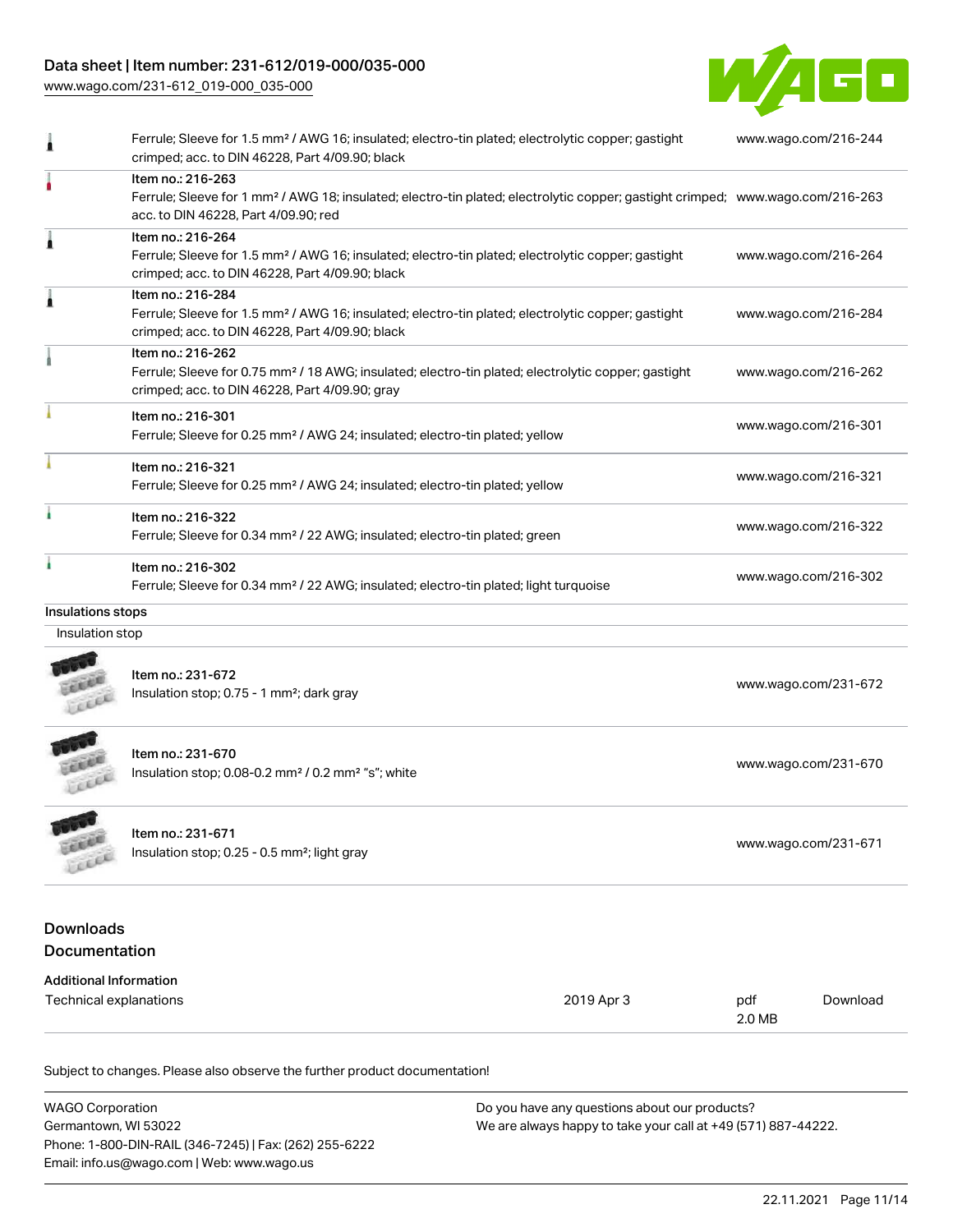

# Environmental Product Compliance

Compliance Search

Environmental Product Compliance 231-612/019-000/035-000 1-conductor male connector; CAGE CLAMP®; 2.5 mm²; Pin spacing 5 mm; 12-pole; clamping collar; Strain relief plate; 2,50 mm²; gray

# URL [Download](https://www.wago.com/global/d/ComplianceLinkMediaContainer_231-612_019-000_035-000)

## Installation Notes



Inserting a conductor via 3.5 mm screwdriver – CAGE CLAMP® actuation parallel to conductor entry.



Inserting a conductor via 3.5 mm screwdriver – CAGE CLAMP® actuation perpendicular to conductor entry.



Inserting a conductor into CAGE CLAMP® unit via operating lever (231-291).



Inserting a conductor via operating tool.

Coding

Subject to changes. Please also observe the further product documentation!

WAGO Corporation Germantown, WI 53022 Phone: 1-800-DIN-RAIL (346-7245) | Fax: (262) 255-6222 Email: info.us@wago.com | Web: www.wago.us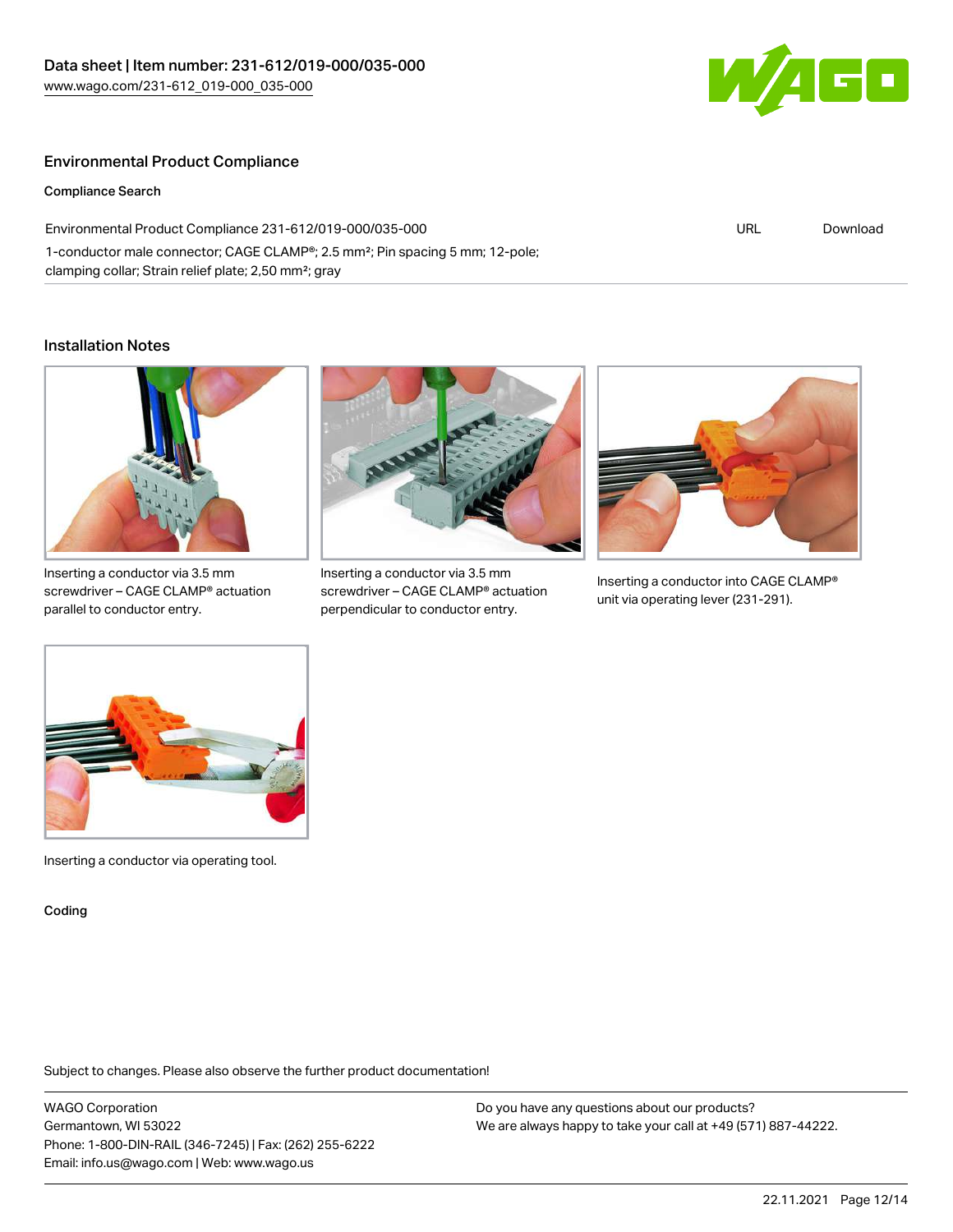



Coding a male header – fitting coding key(s).



Testing – female connector with CAGE CLAMP®

Integrated test ports for testing perpendicular to conductor entry via 2 or 2.3 mm Ø test plug

## Installation



Male connector with strain relief plate



Strain relief housing shown with a male connector equipped with CAGE CLAMP®

#### Marking

Subject to changes. Please also observe the further product documentation!

WAGO Corporation Germantown, WI 53022 Phone: 1-800-DIN-RAIL (346-7245) | Fax: (262) 255-6222 Email: info.us@wago.com | Web: www.wago.us